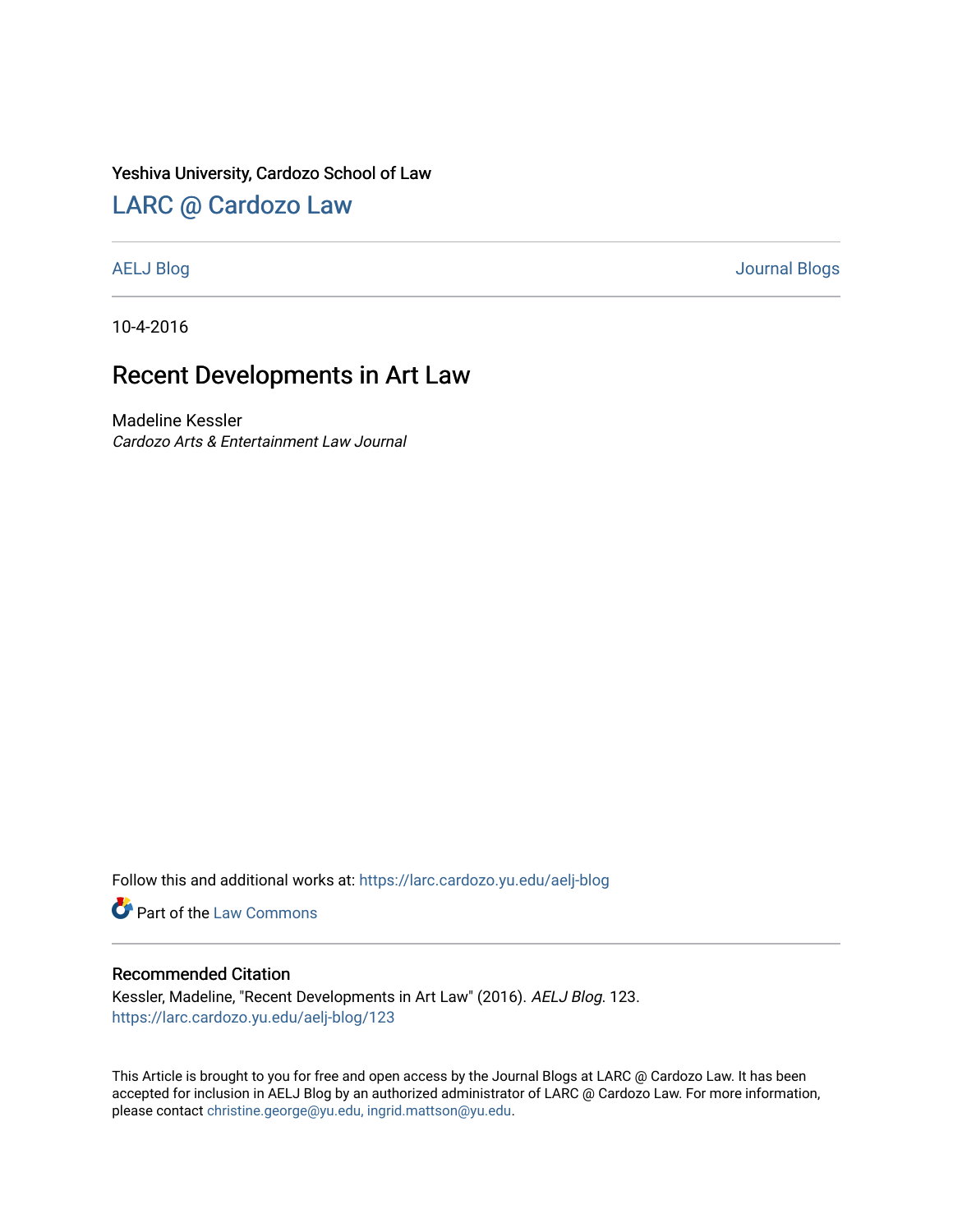# **Recent Developments in Art Law**

BY [MADELINE KESSLER](https://cardozoaelj.com/author/madeline-kessler/) / ON OCTOBER 4, 2016

From suits brought by celebrities and prison guards to successes by the government, there have been many high-profile developments in art law over the past few months. Below are short summaries of some of the most intriguing cases.

Primarily known for his performances in film and television shows, Alec Baldwin is also an avid art collector. Recently he has been particularly interested in the work of Ross Bleckner, so much so that it is the basis of his lawsuit against Mary Boone Gallery, a prominent New York City gallery that specializes in contemporary art. Baldwin has been obsessed with Bleckner's "Sea and Mirror" since seeing it on an invitation to an exhibition in 2010, carrying a picture of it next to photos of his father and one of his daughters at all times[.\[i\]](https://cardozoaelj.com/2016/10/04/recent-developments-art-law/#_edn1) Baldwin asked Mary Boone to buy it from the collector who had acquired the painting in 2007. After finally purchasing it from the collector in 2012, for \$190,000, Baldwin noticed that the colors were off and it had a peculiar smell. He alleges that Boone had Bleckner take an unfinished painting from the same 1996 series and turn it into a copy of "Sea and Mirror" to sell to Baldwin. He contends that Boone told him it was a fake, which she now denies, instead insisting that Baldwin knew that it was not the original. Bolstering his suit, Baldwin also has possible proof of fraud from Mary Boone's gallery cataloguing system. He has evidence that she stamped the painting that she sold him with the same number as "Sea and Mirror." Unable to bring criminal charges after meeting with the Manhattan District Attorney, Baldwin has sued Mary Boone for fraud in New York State Supreme Court.

For more information on Alec Baldwin's law suit visit this link:

Proceeding through the looking glass, one of the most popular painters in the world, Peter Doig, found himself in a spot of legal trouble over the summer when a retired Canadian correctional officer said that he owned an early painting of the artist's and wanted to sell it for millions of dollars. Doig denied that it was his, leading to a unique legal issue: What does one do when one wants to sell an artwork for a large sum of money but the artist in question denies ever having made it? For Robert Fletcher, the Canadian correctional officer, the answer to that question was to sue Doig in the United States District Court for Northern Illinois, alleging that Doig was denying authorship because of a "personal vendetta" against Fletcher. [ii] Fletcher says that he bought the painting when Doig was an inmate at a correction facility near Thunder Bay Ontario, Canada in the 1970s. Through testimony, Doig proved that he had never visited nor been incarcerated at the Thunder Bay correctional facility. Further, the landscape was signed "Peter Doige," a misspelling of his last name. Interestingly, "Peter Doige" was incarcerated at the correctional facility during that time and liked to paint, according to his sister, testifying in Doige's stead as he died in 2012. Fletcher's Achilles heel was his expert, one of the plaintiffs in the case set to receive 25% in proceeds if Fletcher won.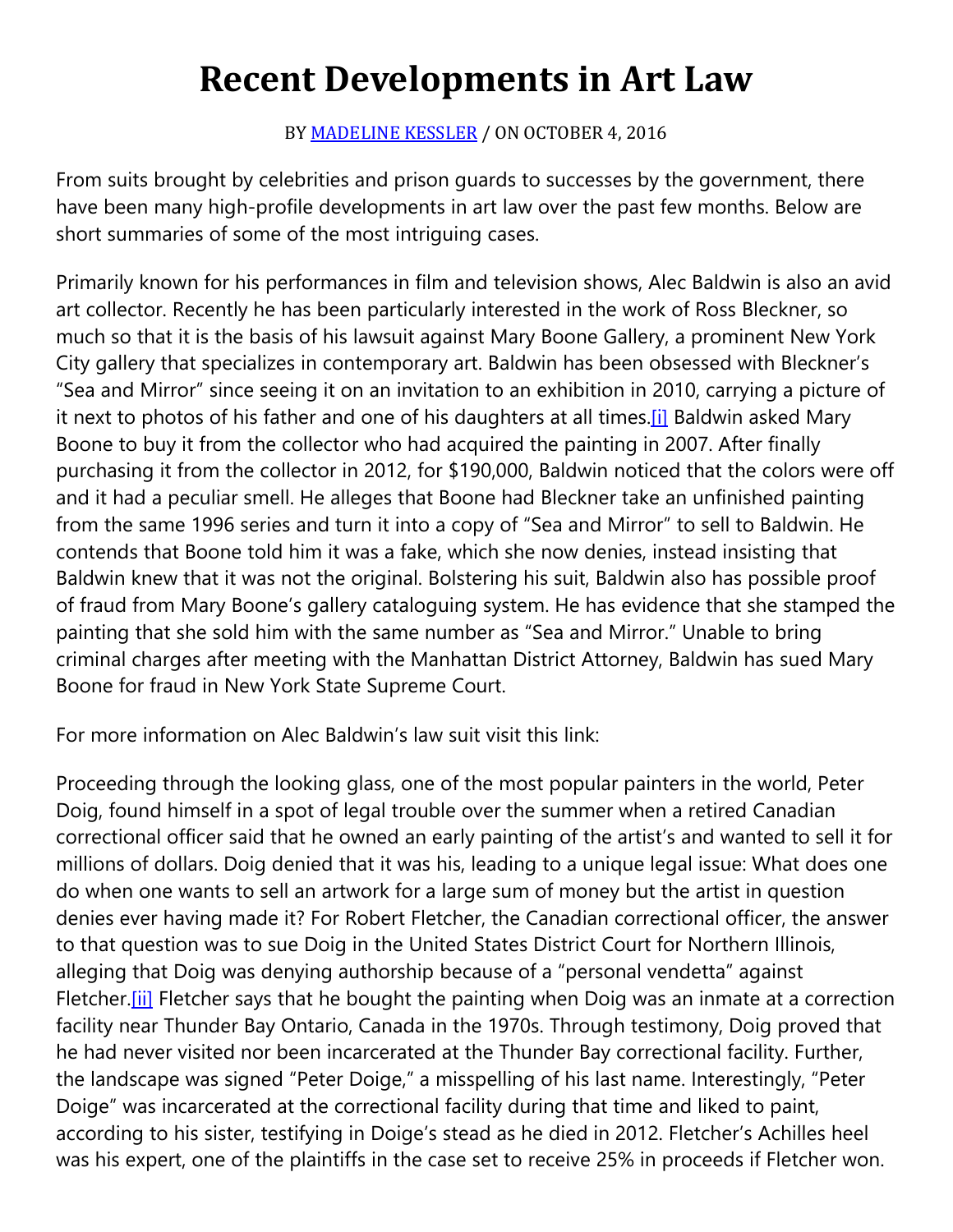This severely weakened Fletcher's case. The court ruled that Doig did not create Fletcher's landscape, a fitting conclusion to one of the strangest cases of art authentication ever.

After this past July's stringent decision, collectors and gallerists in New York will have to pay more than just the sticker price when they decide to buy or sell art. Larry Gagosian got a major slap on the wrist when he was ordered to pay over four million dollars in back taxes, interest, and penalties from his gallery's transactions over the past decade. Investigators discovered that from 2005 to 2015, Gagosian's California outpost, Pre-War Art Inc., sold and shipped millions of dollars of art to customers in New York without paying a sales tax. The apple doesn't fall far from the tree, as the New York branch failed to do the same from 2012 to 2015. In order to prevent this problem in the future, Gagosian Gallery will be setting up its own shipping company and sending its sales information to authorities for the next six years[.\[iii\]](https://cardozoaelj.com/2016/10/04/recent-developments-art-law/#_edn3)

Further instances of the rich avoiding taxes have masterpieces languishing in the dark, behind bars at the Geneva Freeport. A hotbed of tax evasion and money laundering, the Geneva Freeport has been facing increasing scrutiny for its lack of transparency. Over four thousand paintings, antiquities, and sculptures are stored in this free port, eliciting uproar. From angry art lovers who think that art should not be kept locked away and so uncouthly commoditized, to officials who are fed up with the illegality, there is widespread disapproval of the Geneva Freeport. Some of this disapprobation is because collectors keep their art stored in free ports around the world in order to avoid paying costly luxury taxes[.\[iv\]](https://cardozoaelj.com/2016/10/04/recent-developments-art-law/#_edn4) However, there has been more troubling press about works at the Geneva Freeport that have caused collectors to put their art in other locations; the most heinous of which is the discovery of a work by Amadeo Modigliani valued at twenty million dollars which is suspected to be Nazi looted art.<sup>[v]</sup> As collectors flee, the Geneva Freeport is using counsel to try and clean up its act. However, there remains the one issue to consider: whether free ports in general are ethical at all.

Lastly, a 2012 initiative of the Association of Art Museum Directors ("AAMD") to pass a bill to shield international loans of art will finally be taken up by the full Senate. This bill, the Foreign Cultural Exchange Jurisdictional Immunity Clarification Act, would protect works on loan from foreign countries against potential seizure while being displayed in American museums. The AAMD has been pushing this legislation as a means to convince reluctant countries, such as Russia, to loan works without fear that it would open them up to litigation on claims of ownership. Nazi looted art would be exempt from this protection, allaying fears that have stalled further discussion of the bill. However, not all worries have been quashed and there are many opponents to the legislation[.\[vi\]](https://cardozoaelj.com/2016/10/04/recent-developments-art-law/#_edn6)